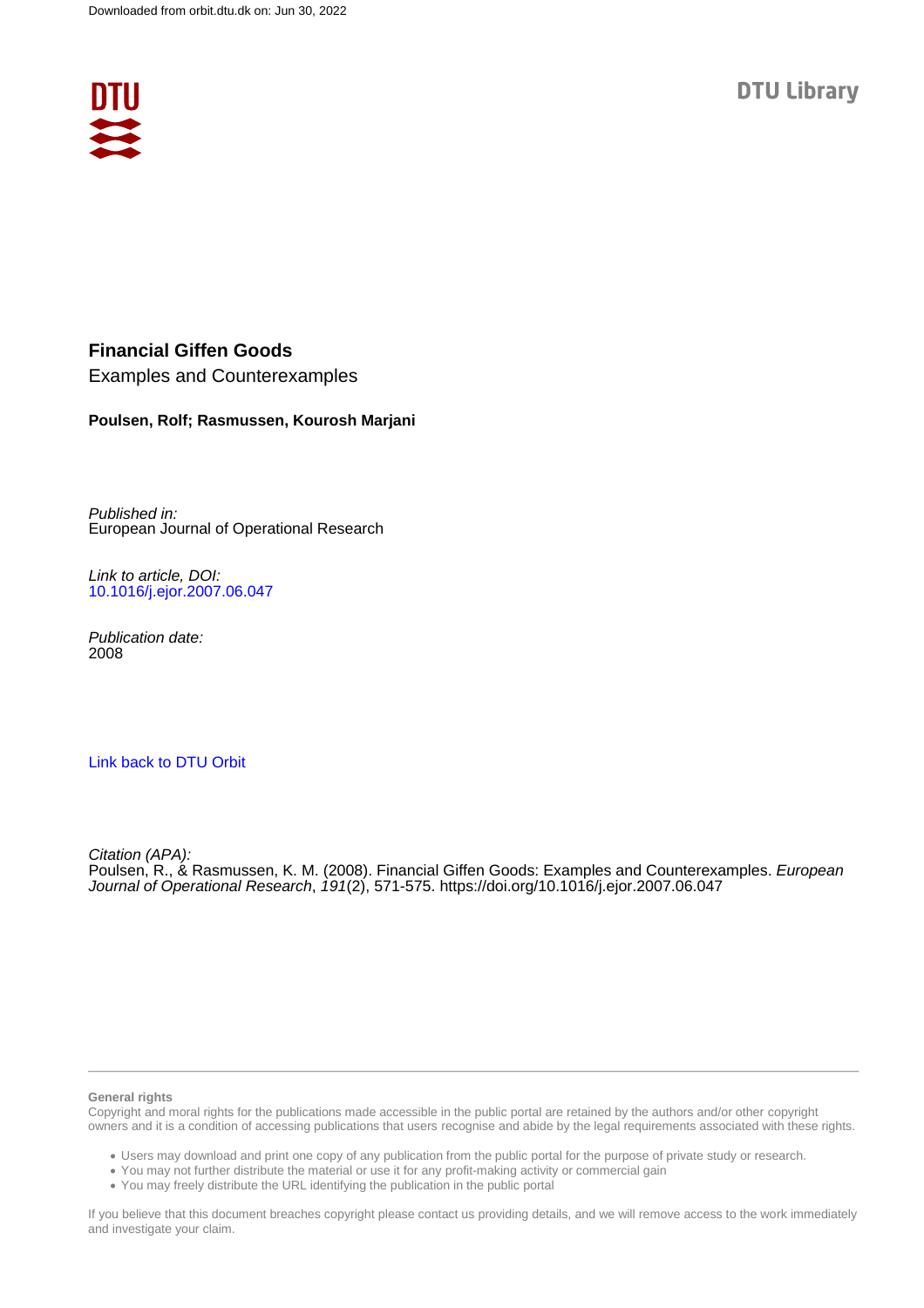# Financial Giffen Goods: Examples and Counterexamples<sup>∗</sup>

RolfPoulsen†and Kourosh Marjani Rasmussen‡

#### Abstract

In the basic Markowitz and Merton models, a stock's weight in efficient portfolios goes up if its expected rate of return goes up. Put differently, there are no financial Giffen goods. By an example from mortgage choice we illustrate that for more complicated portfolio problems Giffen effects do occur.

Keywords: Portfolio choice, Giffen good, mortgage financing.

**JEL** code: G11 Subject category: IE13

‡ Informatics and Mathematical Modelling, Technical University of Denmark, Bldg. 305, DK-2800 Lyngby, Denmark. Email: kmr@imm.dtu.dk

<sup>∗</sup>This version: November 2, 2006. We thank Bent Jesper Christensen and Carsten Sørensen for helpful comments.

<sup>†</sup> (Corresponding author.) Department of Applied Mathematics and Statistics, Institute for Mathematical Sciences, Universitetsparken 5, University of Copenhagen, DK-2100, Denmark. Email: rolf@math.ku.dk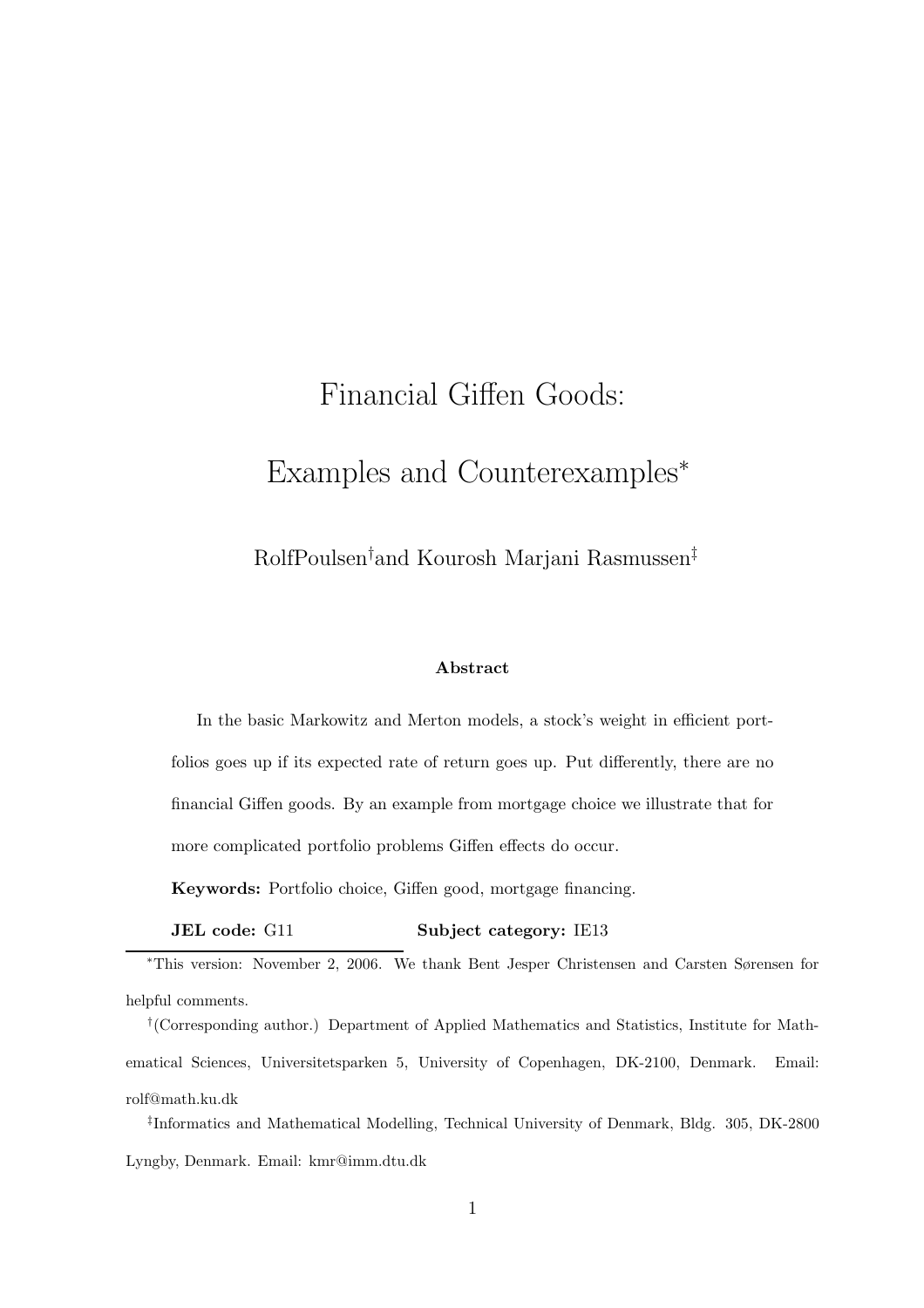### 1 Introduction and Summary

A Giffen good is one for which demand goes down if its price goes down. At first, it is counter-intuitive that such goods exist at all. But most introductory text-books in economics will tell you that they do; some with stories about potatoes and famine in Ireland, some with first order conditions for constrained optimization and partial derivatives. In this note we study similar effects  $-$  by which we mean a negative relation between expected return and demand — in financial models.

We first show that in the basic Markowitz mean/variance model, there are no Giffen goods; if a stock's expected rate of return goes up, its weight in any efficient portfolio goes up. This seems a text-book comparative statics result. We have, however, only been able to find it hidden in some recent articles, Stevens (1998) for example. So we give a simple proof. We then look at Merton's dynamic investment framework. In its basic version demand for any asset depends positively on its expected rate of return, but if a subsistence level is included, demand for the risk-free asset falls with the interest rate.

Skeptics would say that Giffen goods exist in and only in economic text-books. We end the paper by illustrating that it is not so. Our example uses the framework from Rasmussen & Clausen (2006) and shows that some – completely rational – mortgagors react to lower costs of long-term financing (reflecting a smaller market price of risk) by using more short-term financing.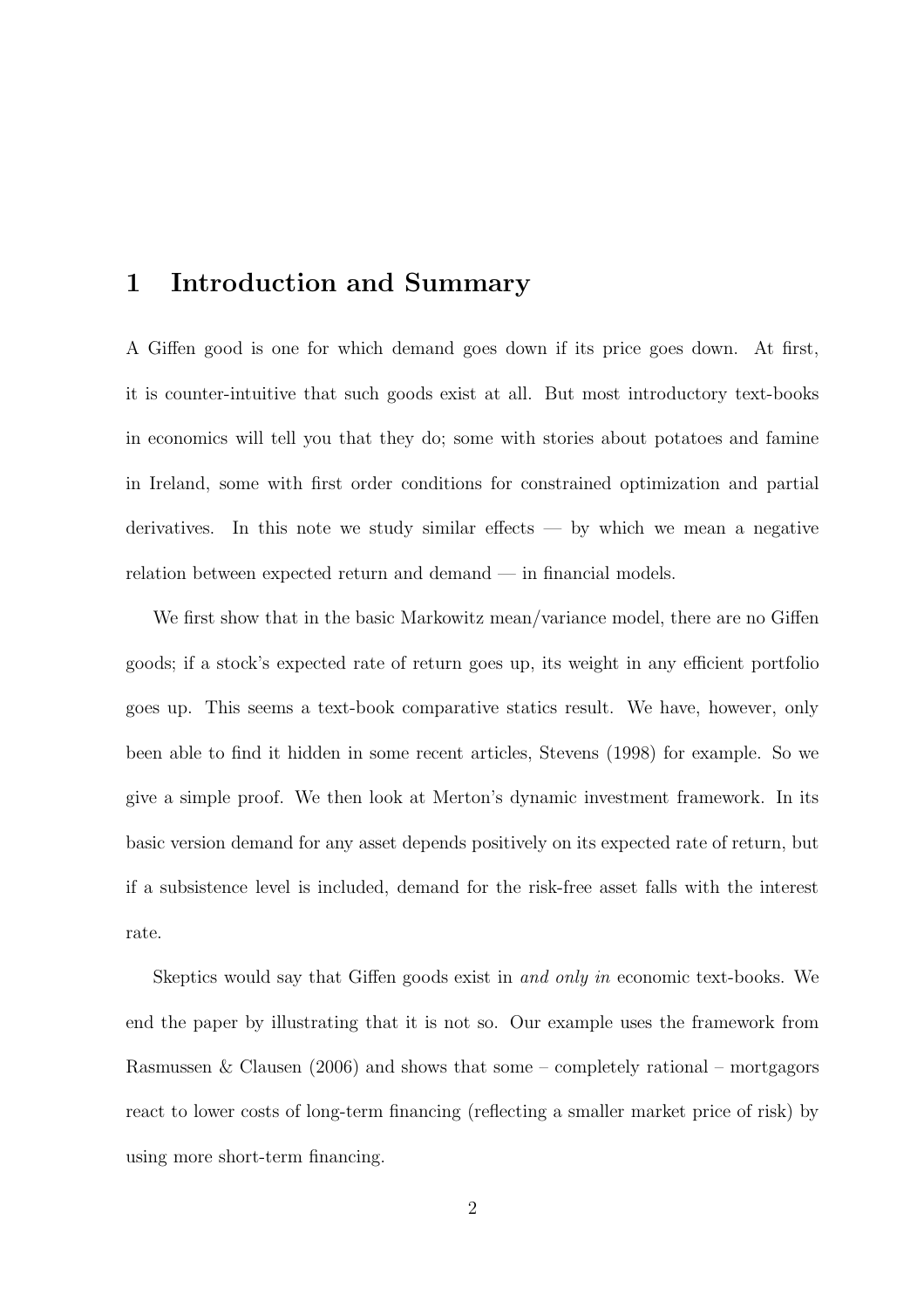## 2 The Markowitz Model

Consider a model with n risky assets with expected rate of return vector  $\mu$  and invertible covariance matrix  $\Sigma$ . The mean/variance efficient portfolios (parametrized by risk-aversion  $\gamma$ ) are found by solving

$$
\max_{w} w^{\top} \mu - \frac{1}{2} \gamma w^{\top} \Sigma w \text{ st } w^{\top} \mathbf{1} = 1,
$$

where  $\mathbf{1}^{\top} = (1, \ldots, 1)$ . The optimal portfolios are

$$
\widehat{w} = \gamma^{-1} \Sigma^{-1} \left( \mu - \eta(\gamma; \mu, \Sigma) \mathbf{1} \right)
$$

where

$$
\eta(\gamma;\mu,\Sigma) = \frac{\mathbf{1}^\top \Sigma^{-1} \mu - \gamma}{\mathbf{1}^\top \Sigma^{-1} \mathbf{1}}
$$

can be interpreted as the expected rate of return on  $\hat{w}$ 's zero-beta portfolio.

A sensible definition of a Giffen good in this context would be an asset, say the  $i$ <sup>th</sup>, for which  $\partial \hat{w}_i/\partial \mu_i$  < 0 for some  $\gamma$ , this meaning that when the asset's expected rate of return goes up, its weight in some optimal portfolio goes down. Let us show that there are no such assets. Look at the problem with the modified expected return vector  $\mu + \alpha e_i$ , where  $\alpha \in \mathbb{R}$  and  $e_i$  is the *i*'th unit vector. This gives

$$
\widehat{w} = \ldots + \alpha \underbrace{\gamma^{-1} (\Sigma^{-1} e_i - \frac{e_i^{\top} \Sigma^{-1} \mathbf{1}}{\mathbf{1}^{\top} \Sigma^{-1} \mathbf{1}} \Sigma^{-1} \mathbf{1})}_{h_1},
$$

where ... represents a vector that does not depend on  $\alpha$ . Showing that  $\frac{\partial \hat{w}_i}{\partial \mu_i} > 0$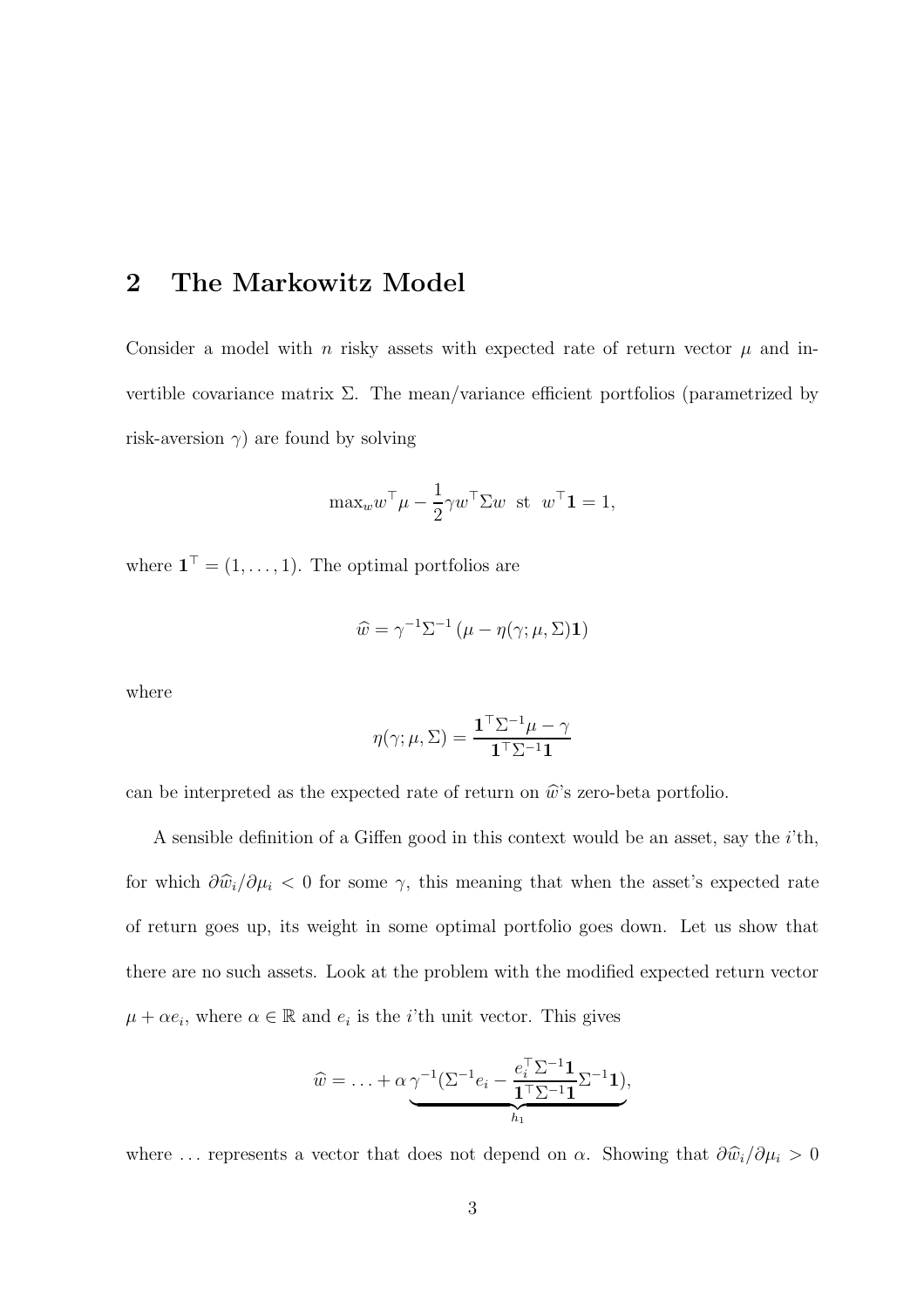amounts to proving positivity of the *i*'th coordinate of  $h_1$ , which we can write as

$$
e_i^\top h_1 = \gamma^{-1} \left( e_i^\top \Sigma^{-1} e_i - \frac{(e_i^\top \Sigma^{-1} \mathbf{1})^2}{\mathbf{1}^\top \Sigma^{-1} \mathbf{1}} \right).
$$

The positivity then boils down to

$$
(e_i^{\top} \Sigma^{-1} e_i)(\mathbf{1}^{\top} \Sigma^{-1} \mathbf{1}) - (e_i^{\top} \Sigma^{-1} \mathbf{1})^2 \overset{?}{> } 0.
$$

Because  $\Sigma^{-1}$  is strictly positive definite and symmetric, we may think of it as a covariance matrix of a random variable, say  $Y$ . But the left hand side in the inequality above is then the determinant of the covariance matrix of  $(Y_i, \sum_{j=1}^n Y_j)$ , and thus strictly positive.

The inclusion of a risk-free asset is handled in the same way with  $\eta$  replaced by the risk-free rate of return because the risk-free asset is any portfolio's zero-beta portfolio.

# 3 The Merton Model

Another classic portfolio model is Merton's dynamic investment framework. In its most simple case, an agent invests his wealth,  $W$ , in either a risk-free asset with rate of return  $r$  or a risky asset whose price,  $S$ , is a Geometric Brownian motion,

$$
dS(t) = \mu S(t)dt + \sigma S(t) dZ(t),
$$

where  $Z$  is a Brownian motion. Suppose the agent maximizing expected utility cares only about terminal wealth,  $W(T)$ , and has a utility function with constant relative risk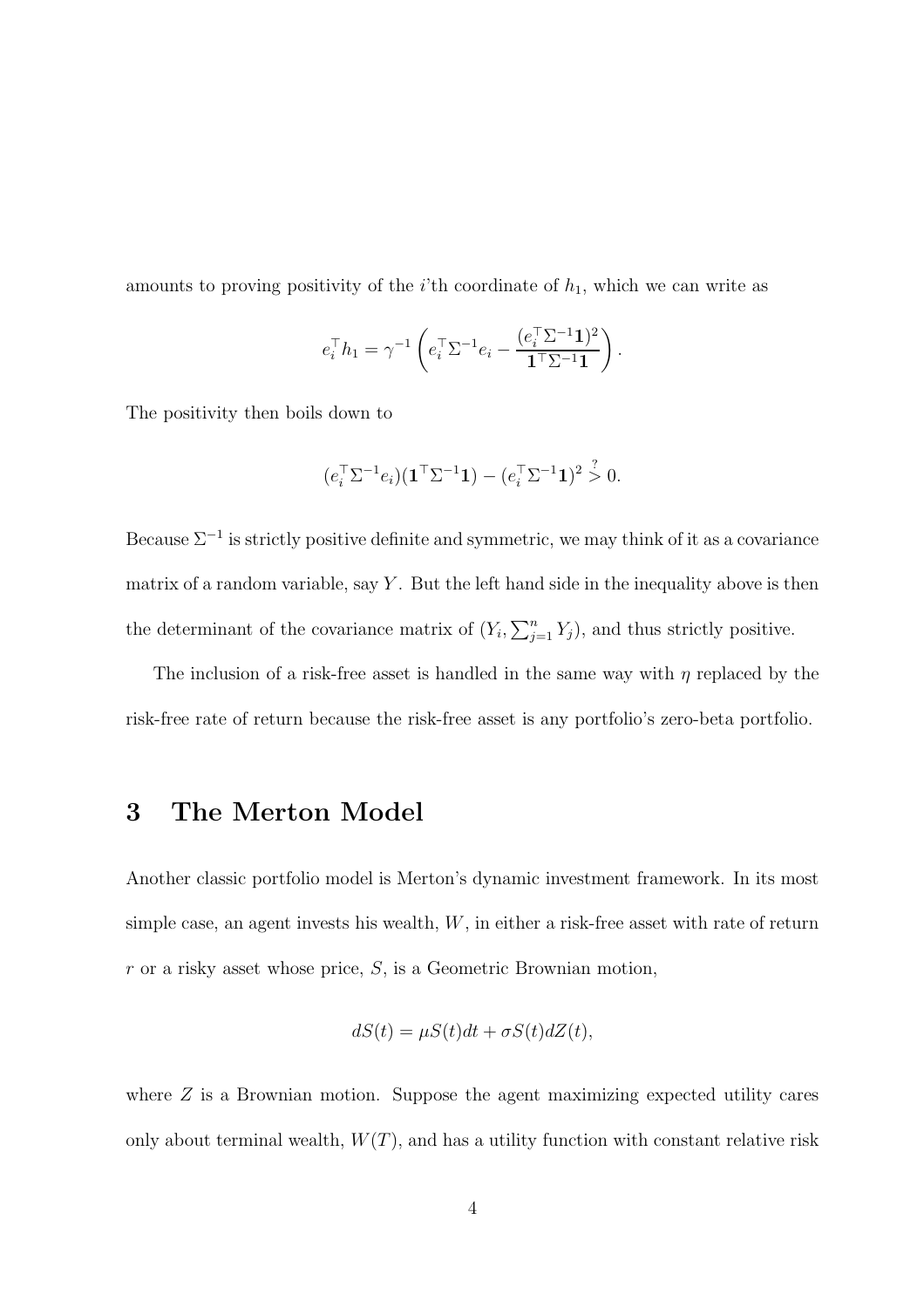aversion,

$$
U(W(T)) = \frac{W(T)^{1-\gamma}}{1-\gamma}.
$$

It is then well-known that it is optimal to invest a fixed fraction,  $\pi$ , of wealth in the risky asset, specifically

$$
\pi = \frac{\mu - r}{\gamma \sigma^2}.
$$

So if the expected rate of return of an asset (be that risky or risk-free) goes up, that asset gets higher weight in any agent's portfolio. Further, by combining 2-fund separation with the Markowitz analysis from the previous section, the same conclusion is reached in a model with *n* rather than just one risky asset.

A popular extension is a utility function of the form

$$
\widetilde{U}(W(T)) = \frac{(W(T) - \bar{W})^{1-\gamma}}{1-\gamma},
$$

where  $\bar{W}$  is some minimal required wealth level; a subsistence level. Assuming initial wealth is greater than the present value of of  $\bar{W}$ , the optimal strategy is to buy  $e^{-rT}\bar{W}$ units of the risk-free asset and invest the rest of the wealth according to the Merton-rule from above. Thus the optimal fraction invested at time  $t$  in the risky asset is

$$
\widetilde{\pi}(t) = \frac{W(t) - e^{-r(T-t)}\overline{W}}{W(t)} \frac{\mu - r}{\gamma \sigma^2},
$$

so that

$$
\frac{\partial \widetilde{\pi}(0)}{\partial r} = \frac{1}{\gamma \sigma^2} \left( \frac{e^{-rT} \bar{W}}{W(0)} (T(\mu - r) + 1) - 1 \right).
$$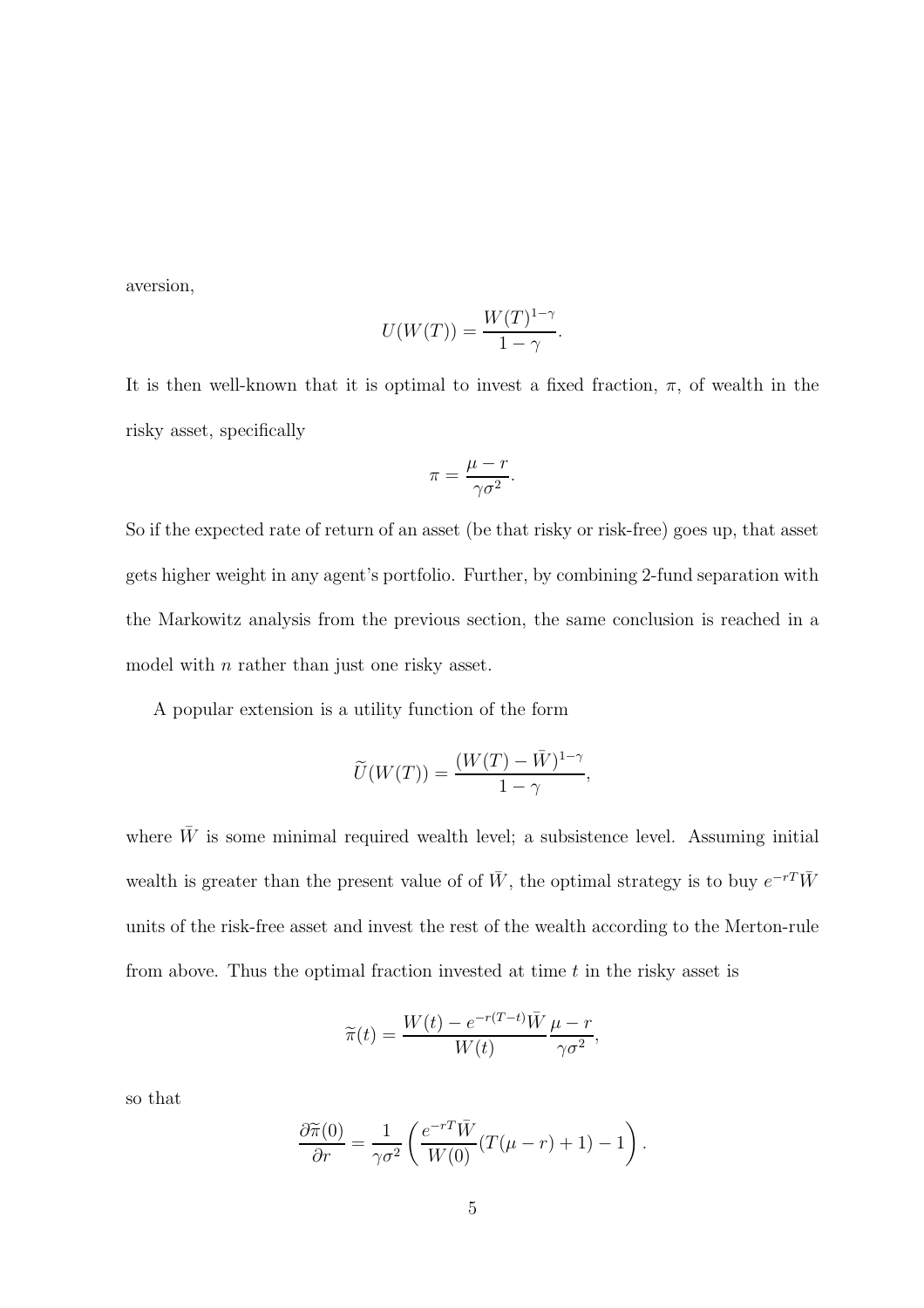Reasonably  $\mu-r > 0$  and we see that if the subsistence level is sufficiently large compared to initial wealth then  $\frac{\partial \tilde{\pi}(0)}{\partial r} > 0$ , so the percentage of initial wealth invested in the risky asset goes up, and hence the investment in the risk-free asset goes down when the risk-free rate of return goes up. The intuition behind is that if the return of the risk-free asset goes up, you need less of it to ensure survival, and you have more money to do what you like, rather than what you have to.

### 4 A Mortgage Choice Model

A way to quantify mortgage planning — for many people the largest financial decisions, they ever make  $\sim$  as a portfolio optimization problem is to study

minimize
$$
\theta
$$
  $\gamma \times \mathbf{E}(X(\theta)) + (1 - \gamma) \times \mathbf{ES}_{\beta}(X(\theta)),$ 

where:

- $-\chi(\theta)$  is the (cumulative discounted) payments from following the dynamic strategy  $\theta$ ; the loan portfolio the mortgagor chooses.
- $-\mathbf{ES}_{\beta}(X) = \mathbf{E}(X|X \geq q_{\beta})$  is the expected shortfall based on the  $\beta$ -quantile  $q_{\beta}$ . Expected shortfall is a coherent risk-measure and, as shown by Rockafeller & Uryasev (2000) it gives a piece-wise linear objective function.

This is an extension of the problems considered in Rasmussen & Clausen (2006), who look only at fully linear or min-max type objective functions; ie. only risk-neutrality or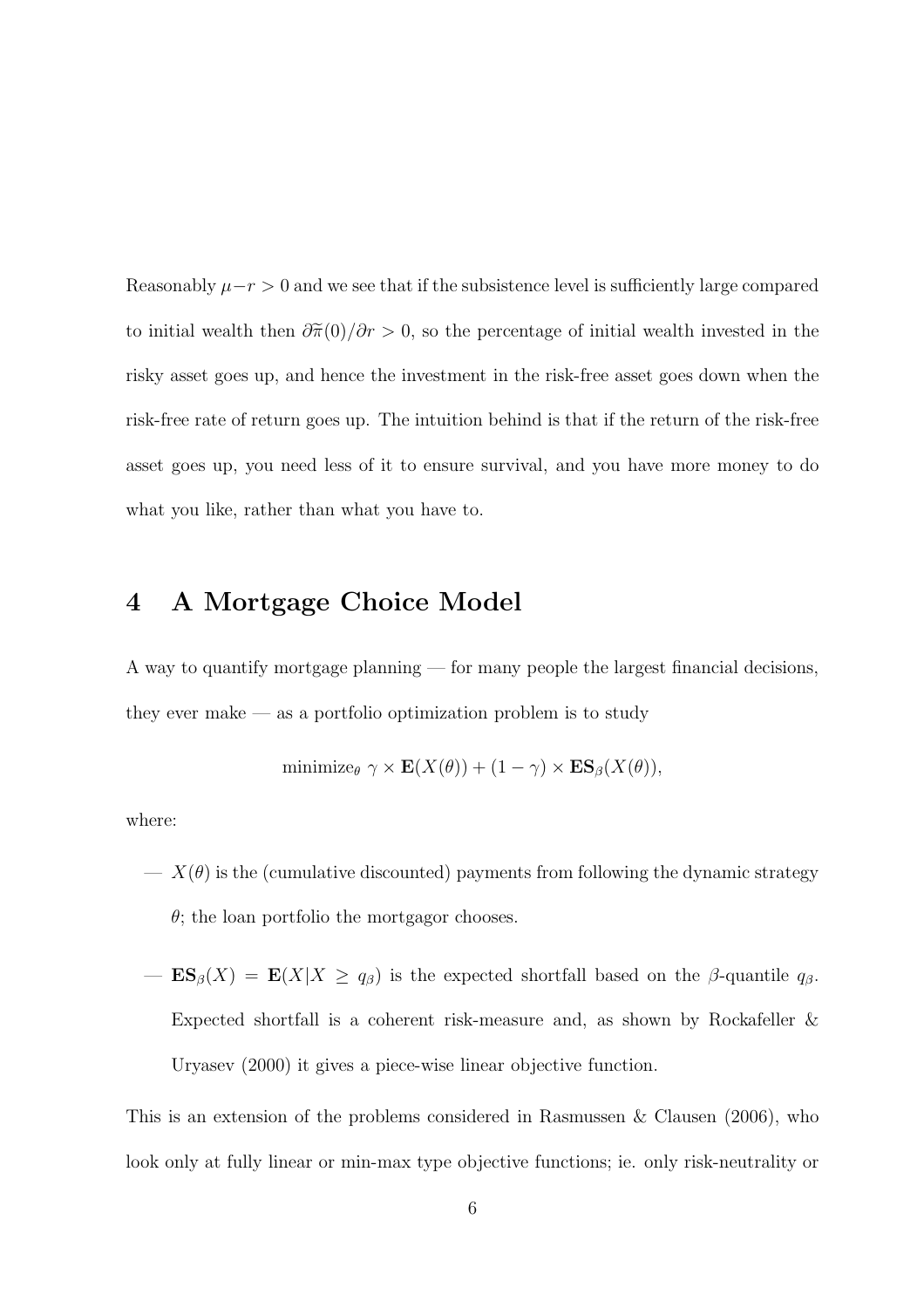extreme risk aversion.

The minimization must be performed subject to

- a stochastic interest rate model discretized by paths through trees, each node having a universe of securities
- balance and cash-flow equations including transaction costs
- portfolio and cash-flow constraints such as non-negativity, liquidity

This is a multi-stage stochastic programming problem that can be solved numerically using for instance GAMS and CPLEX, see Rasmussen & Clausen (2006) for details.

To model the stochastic behaviour of interest rates, we use a Vasicek model

$$
dr(t) = \kappa(\theta - r(t))dt + \sigma dZ(t).
$$

To specify the full yield curve dynamics, a market price of risk is needed. We parameterize this by  $\lambda$ , that technically shifts the stationary mean of r to  $\theta + \lambda$  under the risk-neutral measure, but more tellingly, determines the typical difference between long and short rates. This represents the fundamental trade-off in the mortgagor's problem: Short rates are typically lower than long rates, but with short-term financing, he doesn't know how much he'll have to pay.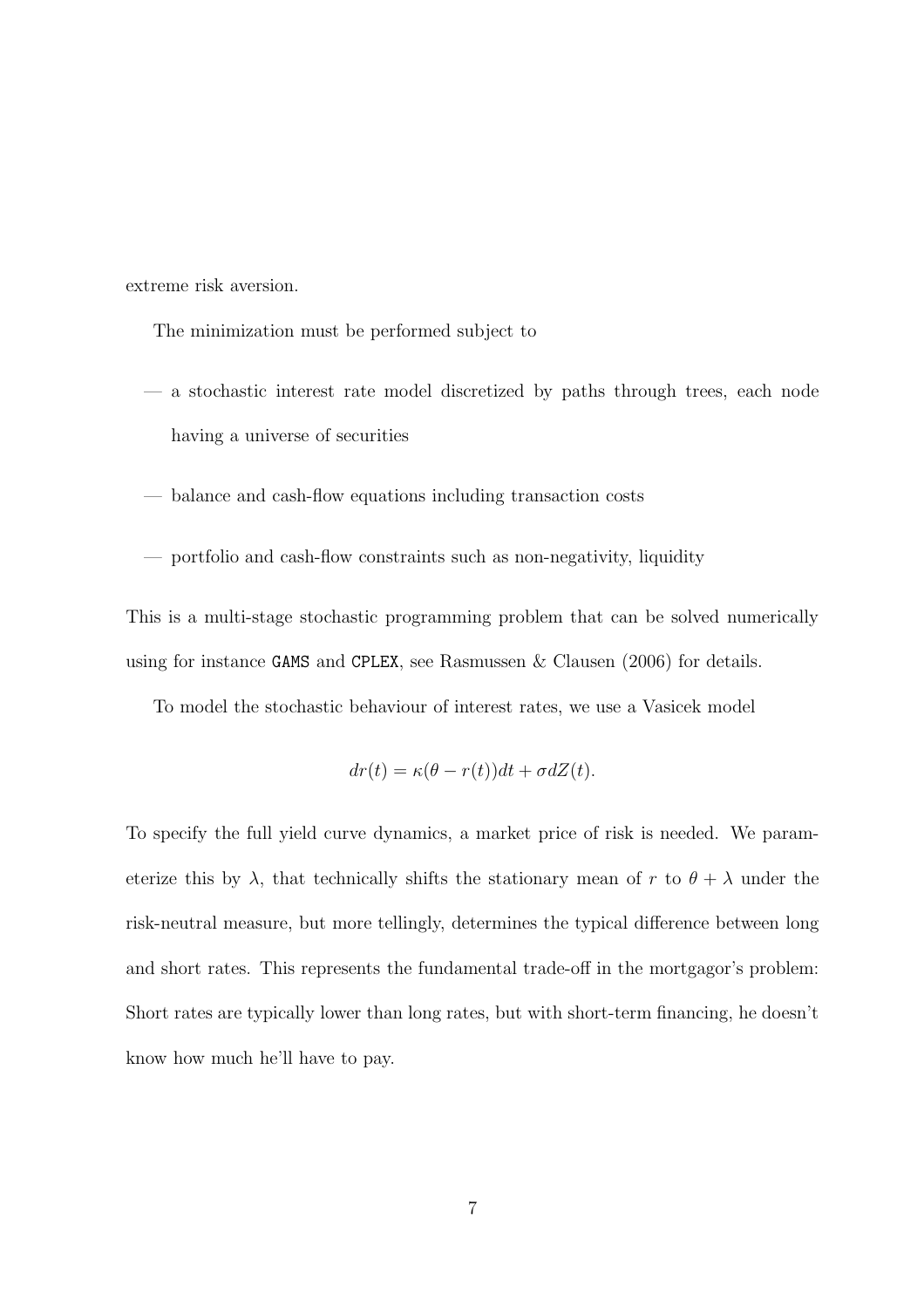

<span id="page-8-0"></span>Figure 1: Danish yield curves from October 2004 and February 2005; full curves are calibrated model curves, dotted lines are observations. The estimated Vasicek model parameters  $(\theta, \kappa, \sigma) = (0.042, 0.21, 0.01)$  are held fixed and only the calibrated market price of risk,  $\lambda$ , differs from October 2004 (0.023) to February 2005 (0.003).

Table [1](#page-9-0) shows the composition of the initial optimal portfolios for two different values of the market price of risk. These two values correspond to calibration to observed Danish yield curves in October 2004 and February 2005, as depicted in Figure [1.](#page-8-0) (We use  $\beta = 0.95$  and a 7-year horizon. Only the 1-year adjustable-rate bond and the 30year callable, fixed-rate bond are used in the optimal portfolio, although the numerical algorithm allowed for a larger universe of mortgage products.)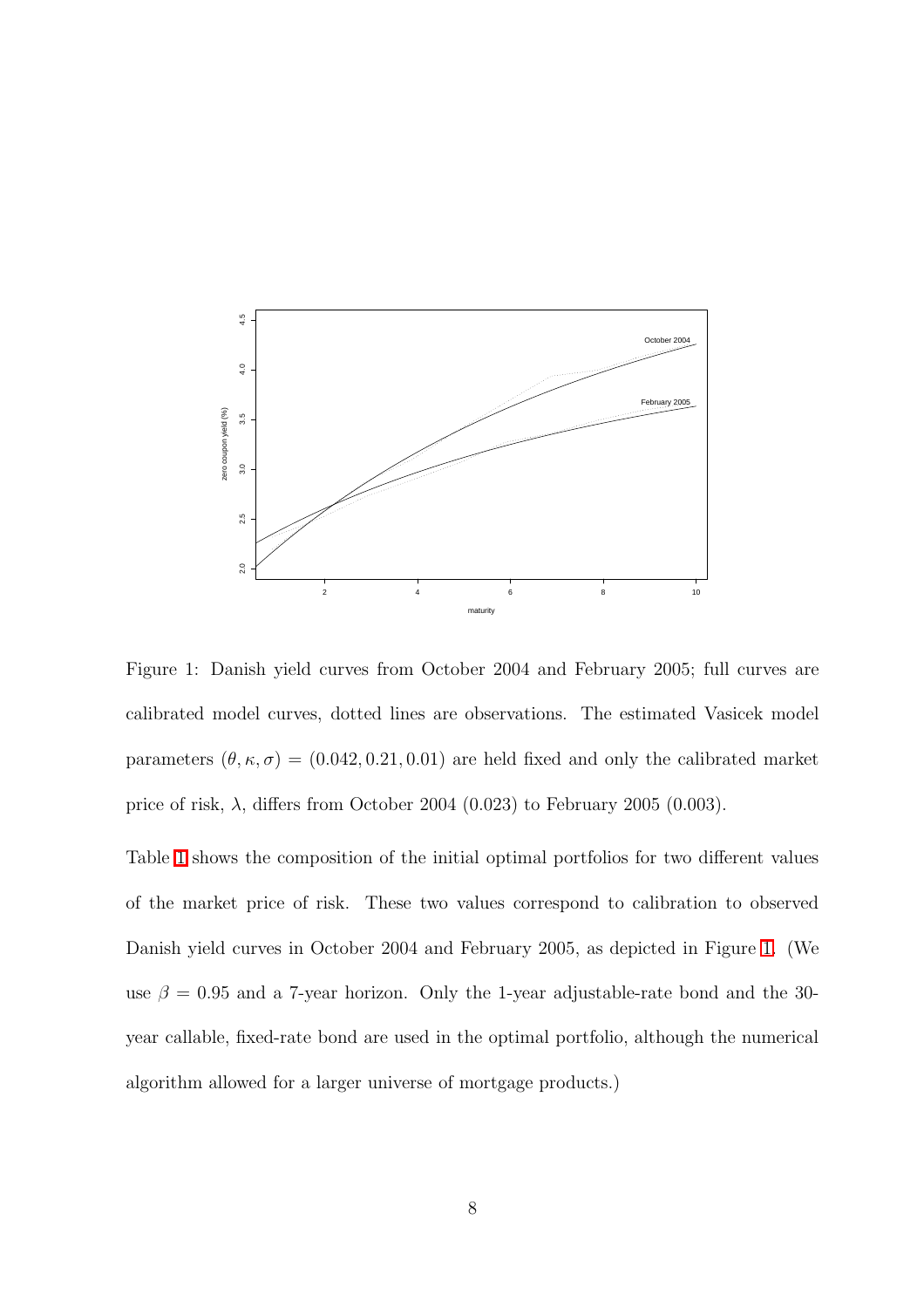|                     | Optimal initial loan portfolio compositions |             |               |             |
|---------------------|---------------------------------------------|-------------|---------------|-------------|
|                     | October 2004                                |             | February 2005 |             |
| Mortgagor risk      | Fixed rate                                  | Full yearly | Fixed rate    | Full yearly |
| aversion $(\gamma)$ | callable                                    | refinancing | callable      | refinancing |
| $\Omega$            | $0\%$                                       | 100%        | $0\%$         | 100%        |
| 1/4                 | 16%                                         | 84\%        | $4\%$         | 96%         |
| 1/2                 | 48\%                                        | 52\%        | 49%           | 51\%        |
| 3/4                 | 48\%                                        | 52%         | 58\%          | 42\%        |
| 1                   | 48%                                         | 52\%        | 60\%          | 40%         |

<span id="page-9-0"></span>Table 1: Optimal initial loan portfolio compositions for different mortgagors facing the different yield curves shown in Figure [1.](#page-8-0)

Row-wise comparisons in Table [1](#page-9-0) give no surprises. The risk-neutral mortgagor uses full short-term financing and with higher risk-aversion (higher weight to expected shortfall) more long-term financing is used. Note, however, that because short rates were historically low and the yield curve quite steep, even very risk-averse mortgagors use a significant amount of short-term financing (52% for October 2004, 40% for February 2005). Comparing the columns tells us what a lowering of the market price of risk parameter can do to optimal portfolios. The very risk-averse mortgagor uses a larger proportion (60% compared to 48%) of fixed-rate loans, and the risk-neutral mortgagor